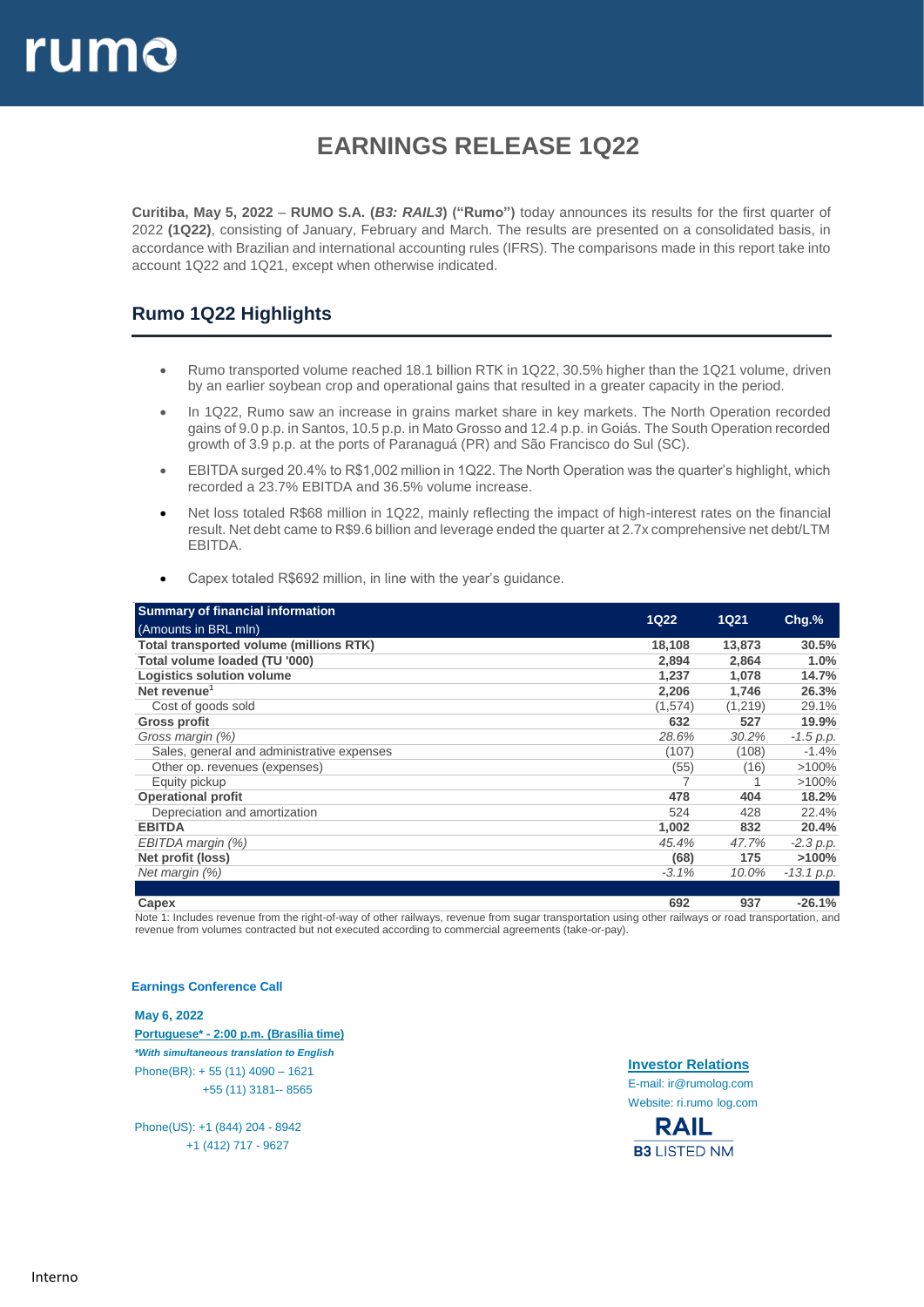#### **1. 1Q22 Executive Summary**

**Rumo transported volume reached 18.1 billion RTK in 1Q22, 30.5% higher than the previous year**, mainly driven by soybean harvest anticipation, operational efficiency gains, and Central Network's operation´s ramp-up**.**  The **North Operation** saw a 36.5% increase in transported volumes, while the **South Operation** saw an 8.7% volume growth. **Container Operation** surged 20.9% from the total transported volume, highlighting cotton, pulp and paper, and the domestic market, especially grains, fertilizers and consumer goods.





Source: Rumo System

**Rumo gained a 9.0 p.p market share of grains exported via Port of Santos (SP) in 1Q22 compared to the previous year.** Exports of grains through the Port of Santos soared 28.1% due to soybean harvest anticipation, while the volume of grains transported by the Company to the Port of Santos increased by 50.7%, uplifted by share gains in Mato Grosso and Central Network's volumes ramp-up.





Source: Shipping Agency and Rumo System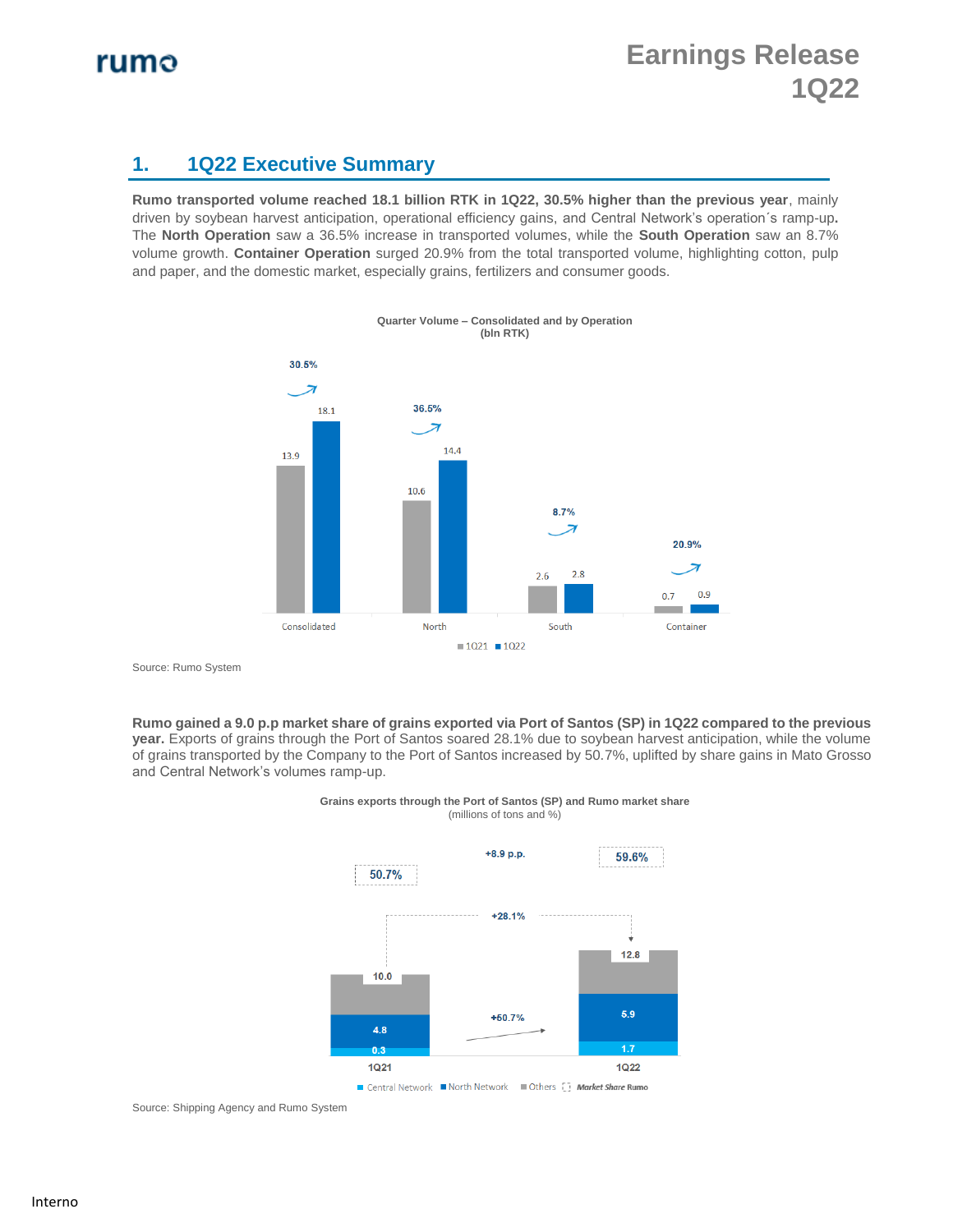# **Earnings Release 1Q22**



When it comes to Mato Grosso grains exports, we saw a **10.5 p.p**. market share gain, driven by a 39.1% transported volume growth, well above market growth, due to contracted volume anticipation and capacity gains seen in the quarter.

> **Grains exports in MT (millions of tons and %)**



Source: Rumo System

In the state of Goiás, we saw a 12.4 p.p. market share gain, reflecting a solid growth of transported volumes, as São Simão and Rio Verde terminals are operational this year.





Source: Rumo System

**South Operation gained a 3.9 p.p. market share in grains transported to the ports of Paranaguá (PR) and São Francisco do Sul (SC)**. Volume to the South ports surged 26.9%, fueled by soybean harvest anticipation, which despite recording failure, had higher volumes contracted for the first quarter.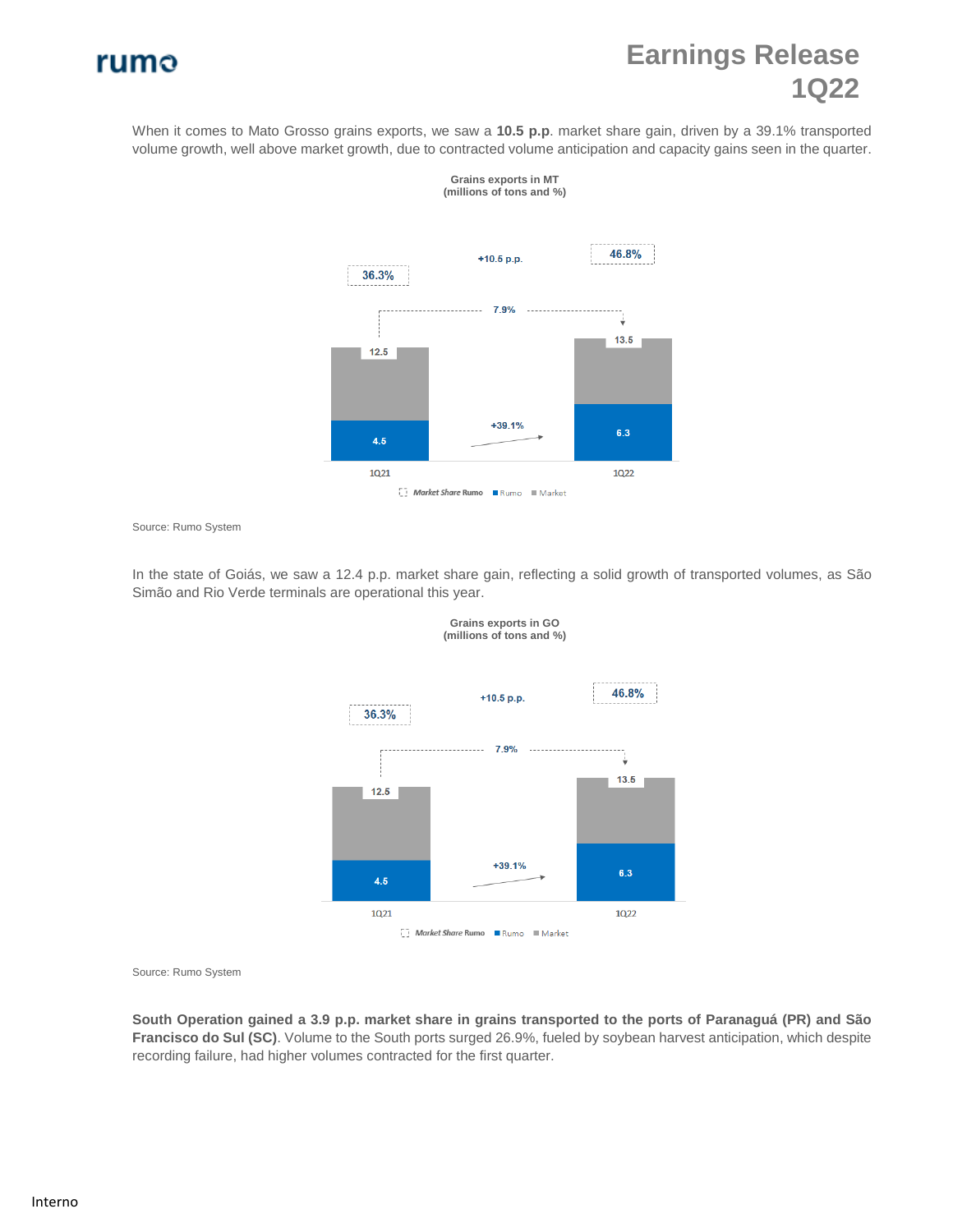# **Earnings Release 1Q22**

**Grains exports through the ports of Paranaguá (PR) and São Francisco (SC) and Rumo market share** (millions of tons and %)



Source: Shipping Agency and Rumo System

**Net revenue totaled R\$2,206 million in 1Q22, 26.3**% higher than in 1Q21, driven by a 30.5% volume increase and 2.7% increase in yields. Because of soybean harvest anticipation, commercial agreements were negotiated last year when freight prices were still unfavorable, due to corn crop failure.

**EBITDA** came to R\$1,002 million in 1Q22, 20.4% higher than in 1Q21, driven by volume growth meanwhile costs went up due to inflation and fuel prices, thus, the EBITDA margin ended the quarter at 45%. **Variable cost** rose 54.1%, driven by higher volumes and a 47% fuel price increase, despite an 11% energy efficiency gain. **Fixed costs, general and administrative expenses** increased by 3.4%, reinforcing the Company's cost discipline and a lower concentration of expenses in this quarter.

Rumo posted a **net loss** of R\$68 million in 1Q22, mainly reflecting the impact of higher interest rates on the financial result and increased depreciation expenses, on the back of higher investments in terminals, rolling stock, and permanent way. Net debt totaled R\$9.6 billion and leverage decreased from 4Q21 to 2.7x comprehensive net debt/LTM EBITDA.

Regarding the **soybean** market, in 2022, according to Agroconsult's projections, Brazil should have a harvest of 124 million tons, of which 77 million should be exported, 11% lower than the previous harvest. The states of Mato Grosso and Goiás expect records of production in 2022. While the state of Mato Grosso should produce nearly 40 million tons, 10% higher than the 20/21 crop, the state of Goiás expects to produce 16 million tons, 21% higher than the previous crop. Despite expected growth in the Mid-West region, where harvest has been concluded, the dry season has been reducing production estimates in the South region, where the states of Rio Grande do Sul and Paraná should record production declines exceeding 40% and 30% respectively, which should result in South Operation's lower grain performance in 2Q22.

In 2022, **corn** production preliminary estimates indicate a record of approximately 114 million tons, of which, nearly 37 million should be exported, a 106% growth compared to the previous crop. While the state of Mato Grosso should produce nearly 39 million tons, 15% higher than the 20/21 crop, the state of Goiás expects to produce 12 million tons, roughly 32% higher than the previous crop. The states of Mato Grosso do Sul and Paraná should reach 11.2 and 17.3 million tons produced, respectively, nearly twice as much as the previous crop's volume. Corn planting has been concluded in a period close to the last five-year average, and up to date, projections indicate harvest anticipation in the state of Mato Grosso for the upcoming months. Production and productivity estimates are preliminary and are subject to review, as they rely on climate conditions and rainfall pattern until the end of crop in referred states.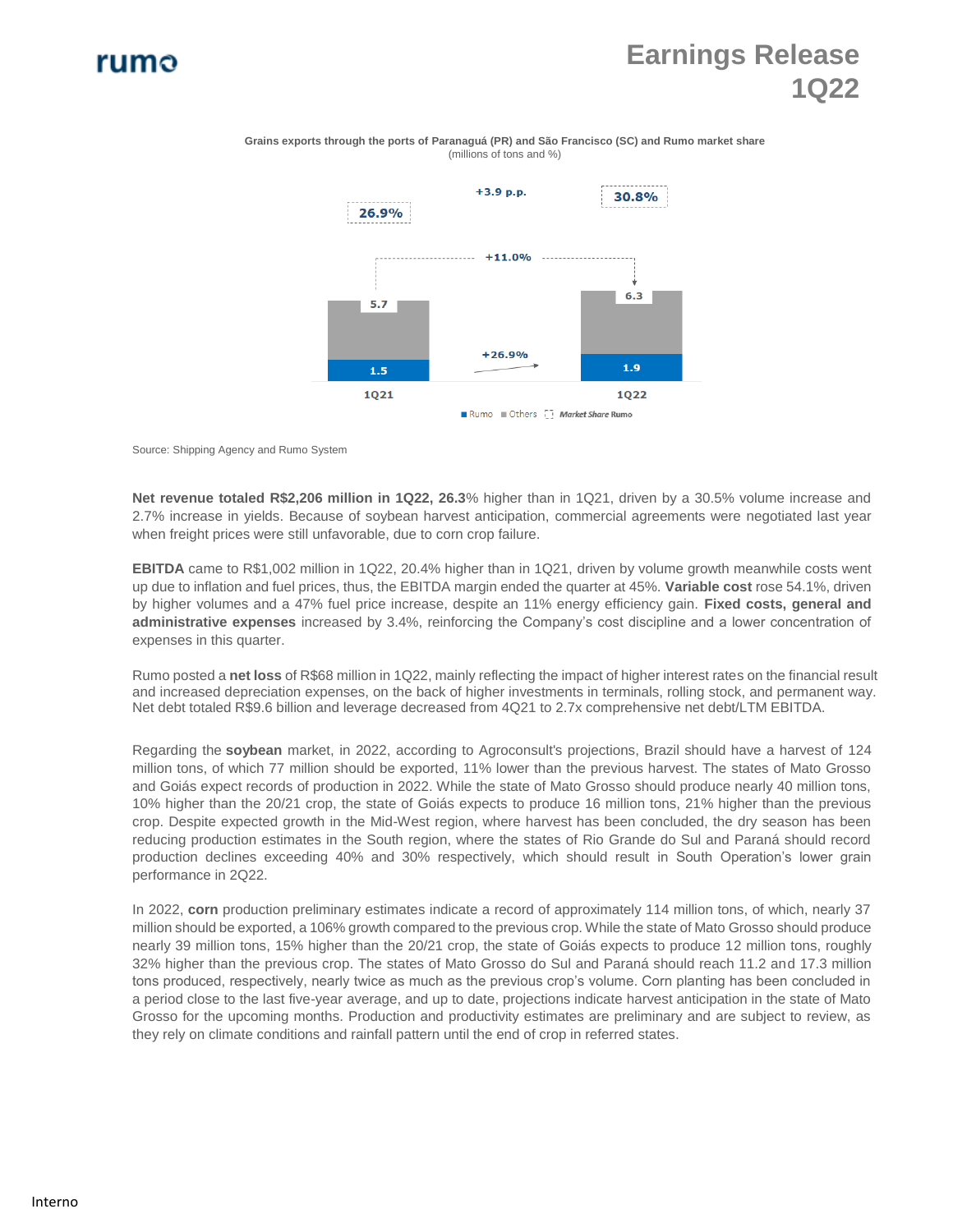# **Earnings Release 1Q22**



Source: IM Rumo, Agroconsult and Cargonave. Note: (e) – estimate

In the **environmental, social, and governance (ESG)** agenda, Rumo reported relevant advances. Below, we present the highlights since the beginning of the year:

In January, Sustainalytics re-assigned Rumo's risk rating, which improved from high ESG performance risk to medium performance risk. We also adhered to the Group of Institutes, Foundations, and Businesses – GIFE, an institution that for the past 25 years has been fomenting philanthropy and private social investment in Brazil. We defined the 2022 strategy for Rumo Institute, and this year, initiatives will target the city of Cubatão/SP. We estimate that 120 youngsters will initiate their training process in August.

In May, Rumo will present its **2021 Sustainability Report**. Among other highlights, the Report will present the annual inventory of greenhouse gas emissions (GHG) that **decreased by 3.82% compared to 2020**. Since 2015, the Company's investments have resulted in significantly reduced fuel consumption. Rumo already totals emissions **reduction of 36%, while transported volume grew by 42%**. We also started the first tests with hybrid locomotives, which reinforces our search for more efficient and less polluting alternatives. Other highlights: social actions with a positive impact on communities, with R\$3.6 million private social investment, R\$129,500 donations from the *Trem do Bem* volunteering program and R\$713,000 donations to fight against the Covid-19 pandemic.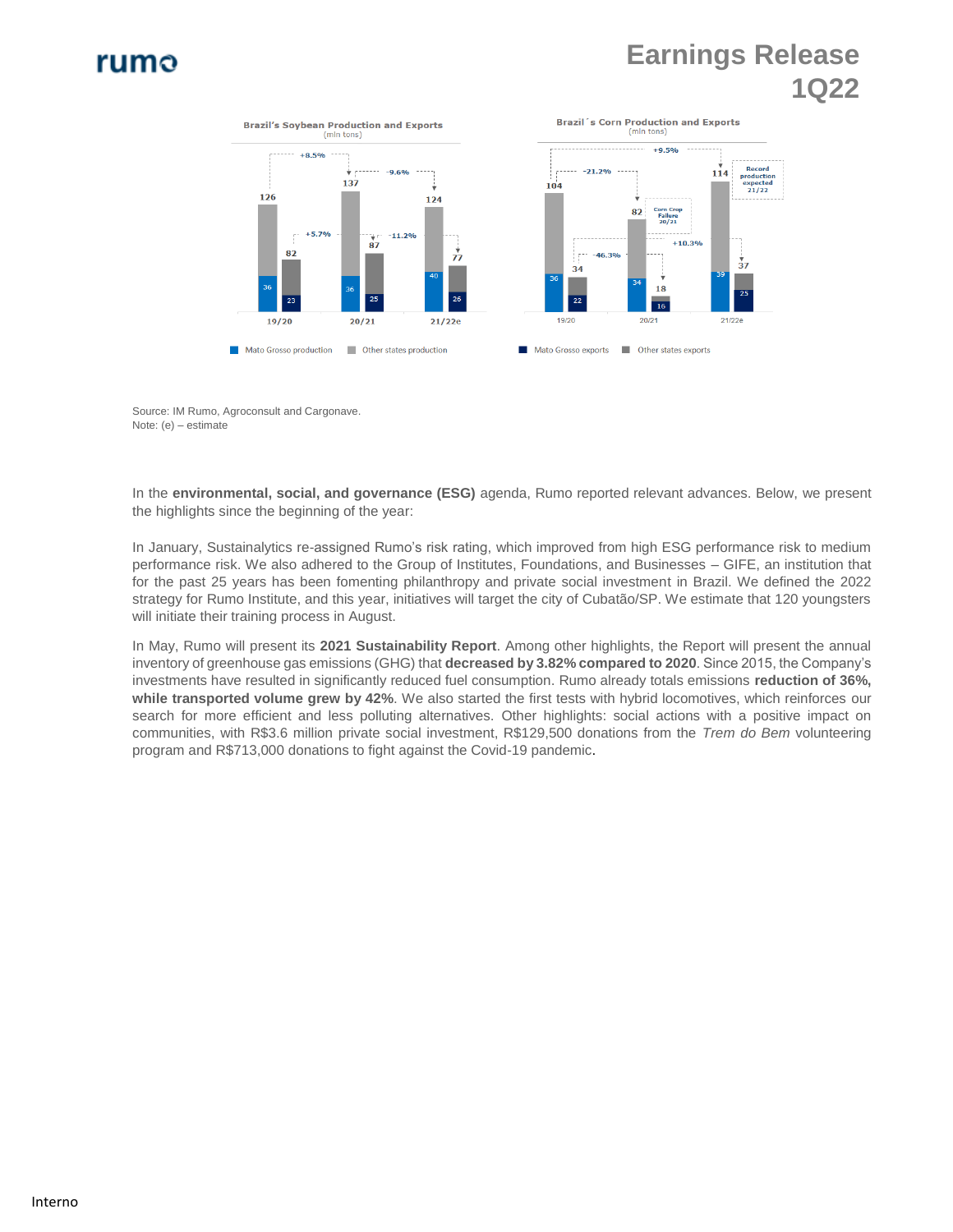### **2. Consolidated Operating and Financial Indicators**

| <b>Summary of financial information</b> | <b>1Q22</b> | <b>1Q21</b> | $Chg.$ %    |
|-----------------------------------------|-------------|-------------|-------------|
| (Amounts in BRL mln)                    |             |             |             |
| Total transported volume (millions RTK) | 18,108      | 13,873      | 30.5%       |
| <b>Agricultural products</b>            | 15,000      | 11,018      | 36.1%       |
| Soybean                                 | 9,798       | 7,311       | 34.0%       |
| Soybean meal                            | 2,306       | 1,752       | 31.6%       |
| Corn                                    | 1,078       | 205         | >100%       |
| Sugar                                   | 381         | 600         | $-36.5%$    |
| Fertilizers                             | 1,171       | 1,145       | 2.2%        |
| <b>Others</b>                           | 266         | 4           | $>100\%$    |
| <b>Industrial products</b>              | 2,228       | 2,128       | 4.7%        |
| Fuels                                   | 1,385       | 1,248       | 11.0%       |
| Wood, pulp and paper                    | 843         | 880         | $-4.2%$     |
| <b>Containers</b>                       | 879         | 727         | 20.9%       |
| Net revenue                             | 2,206       | 1,746       | 26.3%       |
| Transportation                          | 1,950       | 1,455       | 34.0%       |
| Port loading                            | 90          | 74          | 21.0%       |
| Logistic solution <sup>2</sup>          | 122         | 88          | 37.8%       |
| Other revenues $3$                      | 44          | 129         | $-65.0%$    |
| <b>EBITDA</b>                           | 1,002       | 832         | 20.4%       |
| EBITDA margin (%)                       | 45.4%       | 47.7%       | $-2.3 p.p.$ |

Note 2: Revenue from sugar transportation using other railways or road transport.

Note 3: Includes revenue for the right-of-way of other highways, and revenue for volumes contracted and not executed according to commercial agreements (take-or-pay), among others.

| <b>Yield by Operation</b><br><b>North Operation</b> | <b>1Q22</b> | <b>1Q21</b> | Chg.        |
|-----------------------------------------------------|-------------|-------------|-------------|
| <b>Yield (R\$/000 RTK)</b>                          | 103.8       | 102.0       | 1.7%        |
| % Volume                                            | 79.7%       | 76.2%       | 3.5 p.p.    |
| <b>South Operation</b>                              |             |             |             |
| <b>Yield (R\$/000 RTK)</b>                          | 128.8       | 118.5       | 8.7%        |
| % Volume                                            | 15.5%       | 18.6%       | $-3.1$ p.p. |
| <b>Container Operation</b>                          |             |             |             |
| <b>Yield (R\$/000 RTK)</b>                          | 104.3       | 98.0        | 6.4%        |
| % Volume                                            | 4.9%        | 5.2%        | $-0.4$ p.p. |
| <b>Consolidated</b>                                 |             |             |             |
| <b>Yield (R\$/000 RTK)</b>                          | 107.7       | 104.9       | 2.7%        |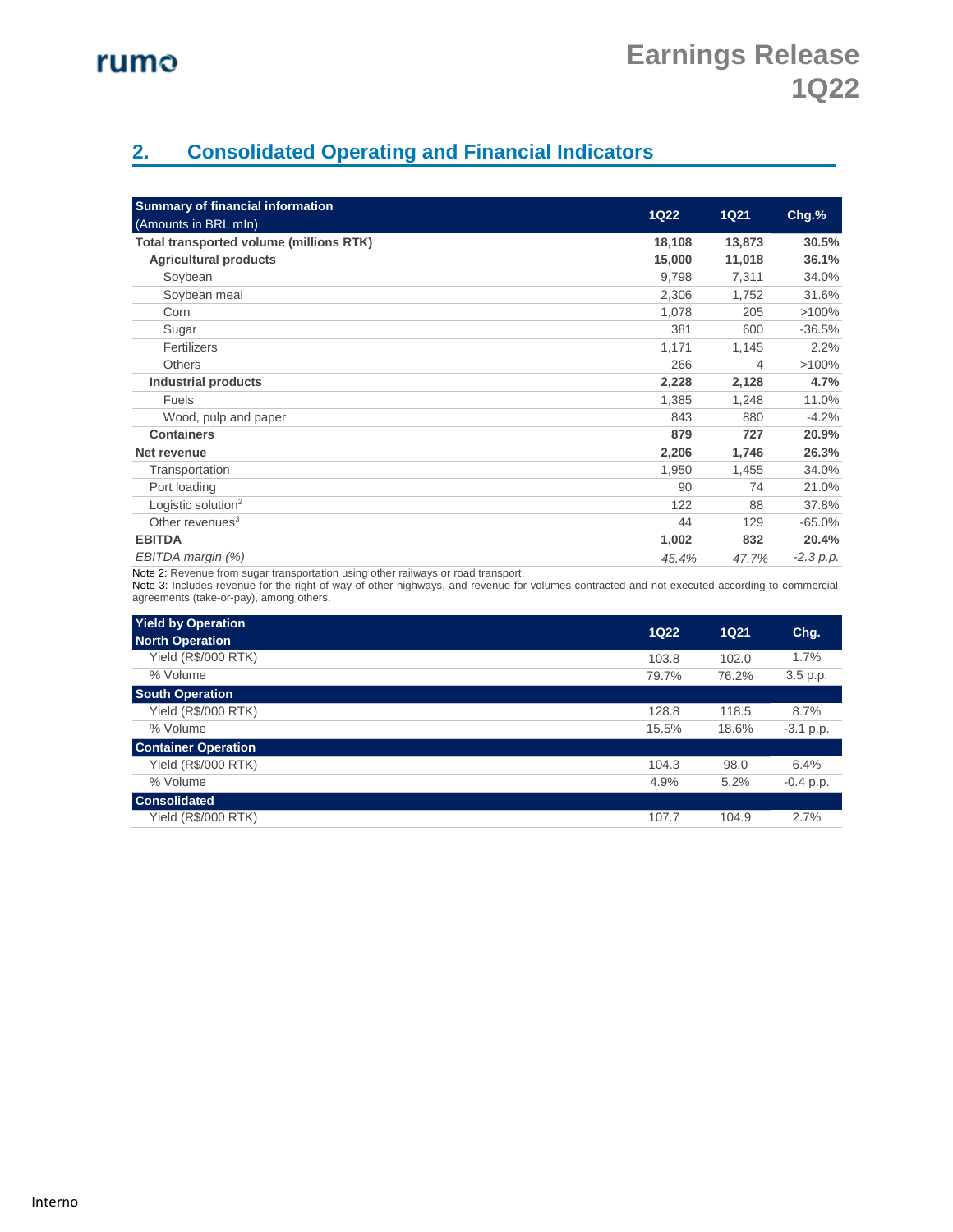### **3. Results by Business Units**

#### **Business Units**

The business units (reportable segments) are organized as follows:

- **North Operation** North Network, Paulista Network, Central Network, and Port Operation in Santos
- **South Operation** West Network and South Network
- **Container Operation** Container operations, including Brado Logística

| <b>Results by business unit</b><br><b>1Q22</b>  | <b>North</b><br><b>Operation</b> | <b>South</b><br><b>Operation</b> | <b>Container</b><br><b>Operation</b> | <b>Consolidated</b> |
|-------------------------------------------------|----------------------------------|----------------------------------|--------------------------------------|---------------------|
| Transported volume (million RTK)                | 14.423                           | 2,806                            | 879                                  | 18,108              |
| Net revenue                                     | 1.742                            | 370                              | 95                                   | 2.206               |
| Costs of services                               | (1,093)                          | (384)                            | (97)                                 | (1,574)             |
| Gross profit (loss)                             | 649                              | (14)                             | (2)                                  | 633                 |
| Gross margin (%)                                | 37.2%                            | $-3.8%$                          | $-2.2%$                              | 28.7%               |
| Saes, general and administrative expenses       | (81)                             | (16)                             | (10)                                 | (107)               |
| Other operating revenue (expenses) & eq. pickup | (25)                             | (24)                             |                                      | (48)                |
| Depreciation and amortization                   | 362                              | 142                              | 20                                   | 524                 |
| <b>EBITDA</b>                                   | 905                              | 88                               | 9                                    | 1,002               |
| EBITDA margin (%)                               | 52.0%                            | 23.7%                            | 9.9%                                 | 45.4%               |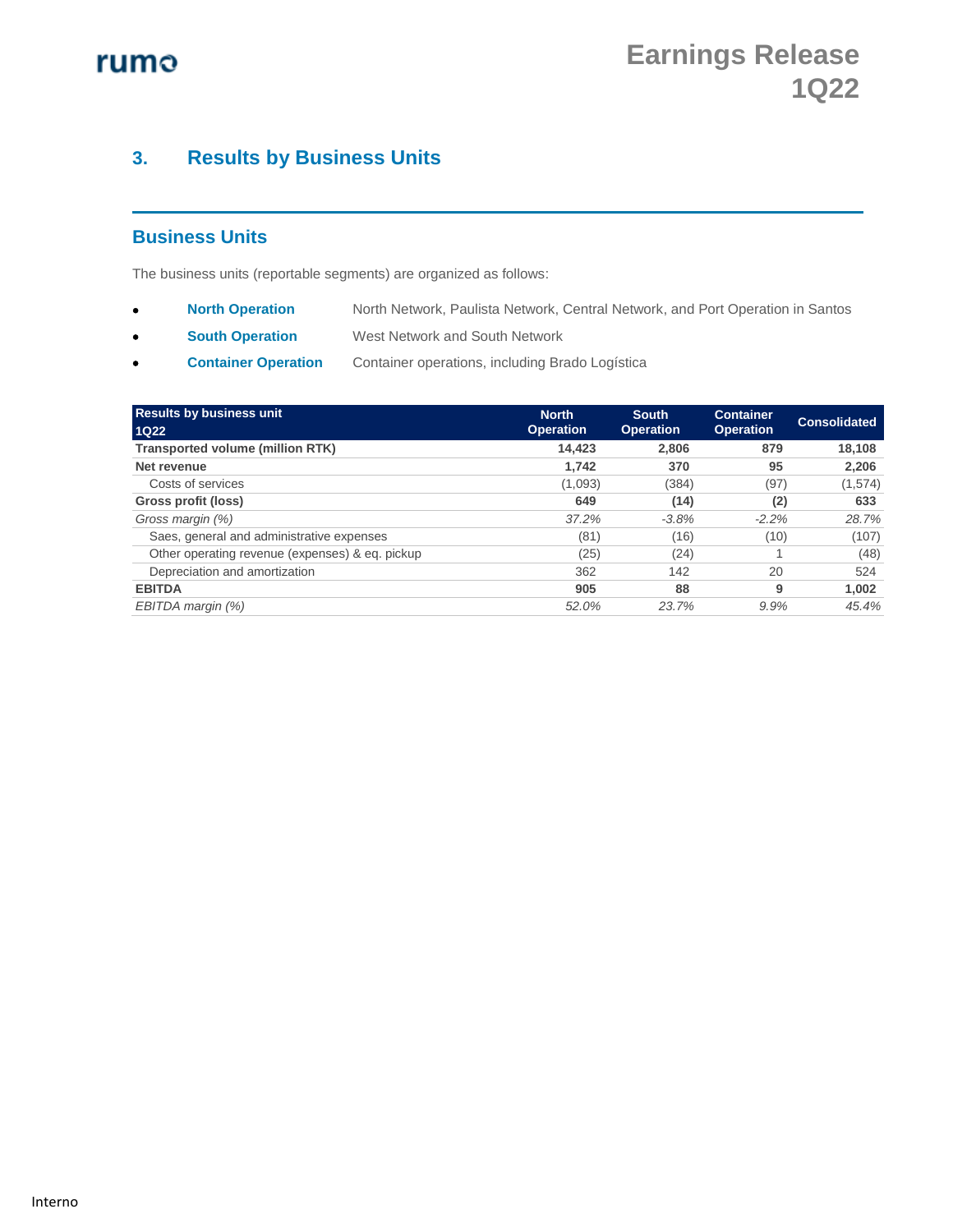#### **North Operation**

| <b>Operational figures</b>                                  | <b>1Q22</b> | <b>1Q21</b>              | $Chg.$ % |
|-------------------------------------------------------------|-------------|--------------------------|----------|
| Total transported volume (millions RTK)                     | 14,423      | 10,566                   | 36.5%    |
| <b>Agricultural products - Consolidated</b>                 | 12,929      | 9,369                    | 38.0%    |
| <b>Agricultural products - North and Paulista Operation</b> | 10,891      | 9,041                    | 20.5%    |
| Soybean                                                     | 6,825       | 5,996                    | 13.8%    |
| Soybean meal                                                | 2.020       | 1.652                    | 22.2%    |
| Corn                                                        | 811         | 43                       | >100%    |
| Sugar                                                       | 208         | 311                      | $-33.1%$ |
| Fertilizers                                                 | 1.028       | 1,038                    | $-1.0%$  |
| <b>Agricultural products - Central Operation</b>            | 2,038       | 328                      | >100%    |
| Soybean                                                     | 1.756       | 328                      | >100%    |
| Soybean meal                                                | 121         | $\overline{\phantom{a}}$ | >100%    |
| Corn                                                        | 160         | $\overline{\phantom{0}}$ | >100%    |
| <b>Industrial products - North and Paulista Operation</b>   | 1.494       | 1,197                    | 24.8%    |
| <b>Fuels</b>                                                | 947         | 760                      | 24.7%    |
| Industrials                                                 | 546         | 437                      | 25.1%    |
| Average transportation yield                                | 103.8       | 102.0                    | 1.7%     |
|                                                             |             |                          |          |
| Total volume loaded (TU '000)                               | 2,894       | 2,864                    | 1.1%     |
| Average loading yield (R\$/TU)                              | 31.1        | 25.9                     | 19.7%    |

**Total volume transported in North Operation reached 14.4 billion RTK in 1Q22,** 36.5% higher than in 1Q21. Volume performance was driven by soybean harvest anticipation and market share gains seen across all segments: 20.5% in agricultural products in the North and Paulista networks, 24.8% in industrial products in the North, and Paulista networks and Central Network, which saw a six-fold increase compared to 1Q21.

| <b>Financial results</b>                       |             |             |             |
|------------------------------------------------|-------------|-------------|-------------|
| (Amounts in BRL mln)                           | <b>1Q22</b> | <b>1Q21</b> | $Chg.$ %    |
| Net revenue                                    | 1,742       | 1,336       | 30.4%       |
| Transportation                                 | 1,497       | 1,078       | 38.9%       |
| Logistic solution                              | 122         | 88          | 37.8%       |
| Port loading                                   | 90          | 74          | 21.0%       |
| Other revenues <sup>4</sup>                    | 33          | 96          | $-64.7%$    |
| <b>Costs of services</b>                       | (1,093)     | (819)       | 33.5%       |
| Variable costs                                 | (519)       | (329)       | 57.7%       |
| Fixed costs                                    | (215)       | (198)       | 8.3%        |
| Depreciation and amortization                  | (359)       | (292)       | 23.2%       |
| <b>Gross profit</b>                            | 649         | 517         | 25.5%       |
| Gross margin (%)                               | 37.2%       | 38.7%       | $-1.5$ p.p. |
| Selling, general and administrative expenses   | (81)        | (80)        | 0.5%        |
| Other op. revenue (expenses) and equity pickup | (25)        | 2           | $>100\%$    |
| Depreciation and amortization                  | 362         | 293         | 23.5%       |
| <b>EBITDA</b>                                  | 905         | 732         | 23.7%       |
| EBITDA margin (%)                              | 52.0%       | 54.8%       | $-2.8 p.p.$ |

Note 4: It Includes revenue from the right-of-way of other railways and revenue from volumes contracted and not executed according to commercial agreements (take-or-pay) and transshipment volume.

**EBITDA** totaled R\$905 million in 1Q22, 23.7% higher than the previous year, reflecting volume growth and higher costs due to inflation and fuel prices, thus, EBITDA ended the quarter at 52%. **Fixed costs, general and administrative expenses** increased by 8.3% year-on-year, mainly driven by Central Network's operations expansion. **Variable costs** surged 57.7%, mainly due to higher volume and a 36% fuel price increase, despite an 11% energy efficiency gain.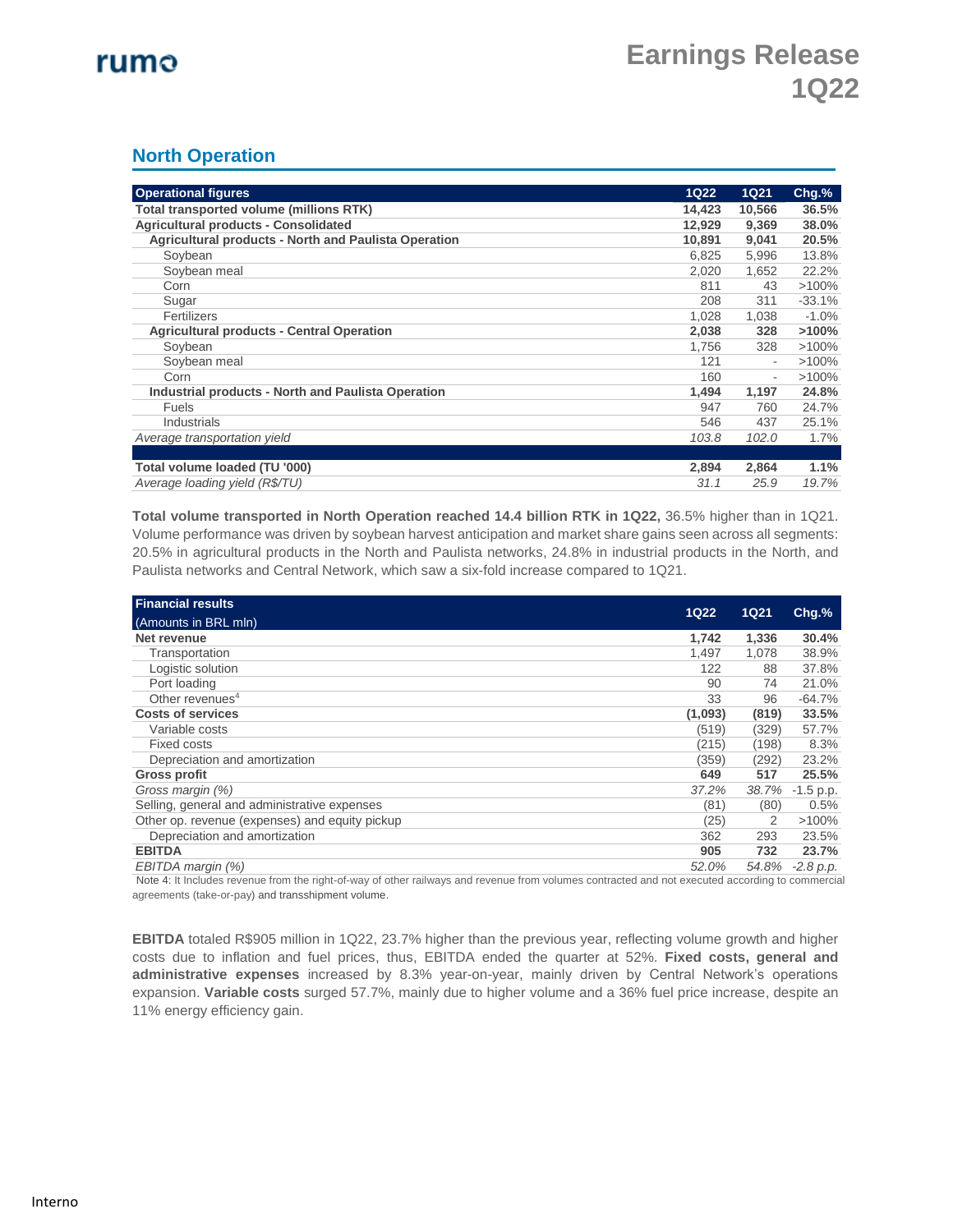#### **South Operation**

| <b>Operational figures</b>              | <b>1Q22</b> | <b>1Q21</b> | $Chg.$ % |
|-----------------------------------------|-------------|-------------|----------|
| <b>Transported volume (million RTK)</b> | 2.805       | 2.580       | 8.7%     |
| <b>Agricultural products</b>            | 2.071       | 1.649       | 25.6%    |
| Soybean                                 | 1.217       | 987         | 23.3%    |
| Soybean meal                            | 165         | 100         | 64.4%    |
| Corn                                    | 107         | 162         | $-33.9%$ |
| Sugar                                   | 173         | 289         | $-40.1%$ |
| Fertilizers                             | 143         | 107         | 33.5%    |
| Other                                   | 266         | 4           | $>100\%$ |
| <b>Industrial products</b>              | 734         | 931         | $-21.2%$ |
| Fuel                                    | 438         | 488         | $-10.3%$ |
| Wood, pulp and paper                    | 296         | 443         | $-33.1%$ |
| Average transportation yield            | 128.8       | 118.5       | 8.7%     |

**South Operation saw an 8.7% transported volume growth in 1Q22 to 2.8 billion RTK**, mainly reflecting soybean harvest anticipation, whose volume picked up 23.3% year-on-year. The 21.2% decline in industrial products was due to the partial migration of pulp volumes to the North Operation.

| <b>Financial results</b><br>(Amounts in BRL mln) | <b>1Q22</b> | <b>1Q21</b> | $Chg.$ %    |
|--------------------------------------------------|-------------|-------------|-------------|
| Net operating revenue                            | 370         | 336         | 9.9%        |
| Transportation                                   | 361         | 306         | 18.2%       |
| Other revenues <sup>5</sup>                      | 9           | 30          | $-73.1%$    |
| Cost of services                                 | (384)       | (326)       | 17.6%       |
| Variable costs                                   | (117)       | (80)        | 46.9%       |
| Fixed costs                                      | (125)       | (123)       | 2.0%        |
| Depreciation and amortization                    | (141)       | (124)       | 14.3%       |
| <b>Gross profit</b>                              | (14)        | 10          | >100%       |
| Gross margin (%)                                 | $-3.8%$     | 3.0%        | $-6.8 p.p.$ |
| Seles, general and administrative expenses       | (16)        | (20)        | $-17.0%$    |
| Other op. revenues (expenses) and equity pickup  | (24)        | (16)        | 45.1%       |
| Depreciation and amortization                    | 142         | 124         | 14.3%       |
| <b>EBITDA</b>                                    | 88          | 98          | $-10.6%$    |
| EBITDA margin (%)                                | 23.7%       | 29.1%       | $-5.4 p.p.$ |

Note 5: It includes revenue from volumes contracted and not executed according to commercial agreements (take-or-pay).

**EBITDA totaled R\$88 million in 1Q22,** 10.6% lower than in 1Q21. Despite higher volume and tariff at 8.7%, a lower take-or-pay recognition in 1Q22 contributed to the EBITDA margin decrease that ended the quarter at 23.7%. **Variable cost** surged 46.9%, primarily driven by a 40% fuel price increase, while energy efficiency improved by 4%. **Fixed costs, general, and administrative expenses** dropped by 1.4%.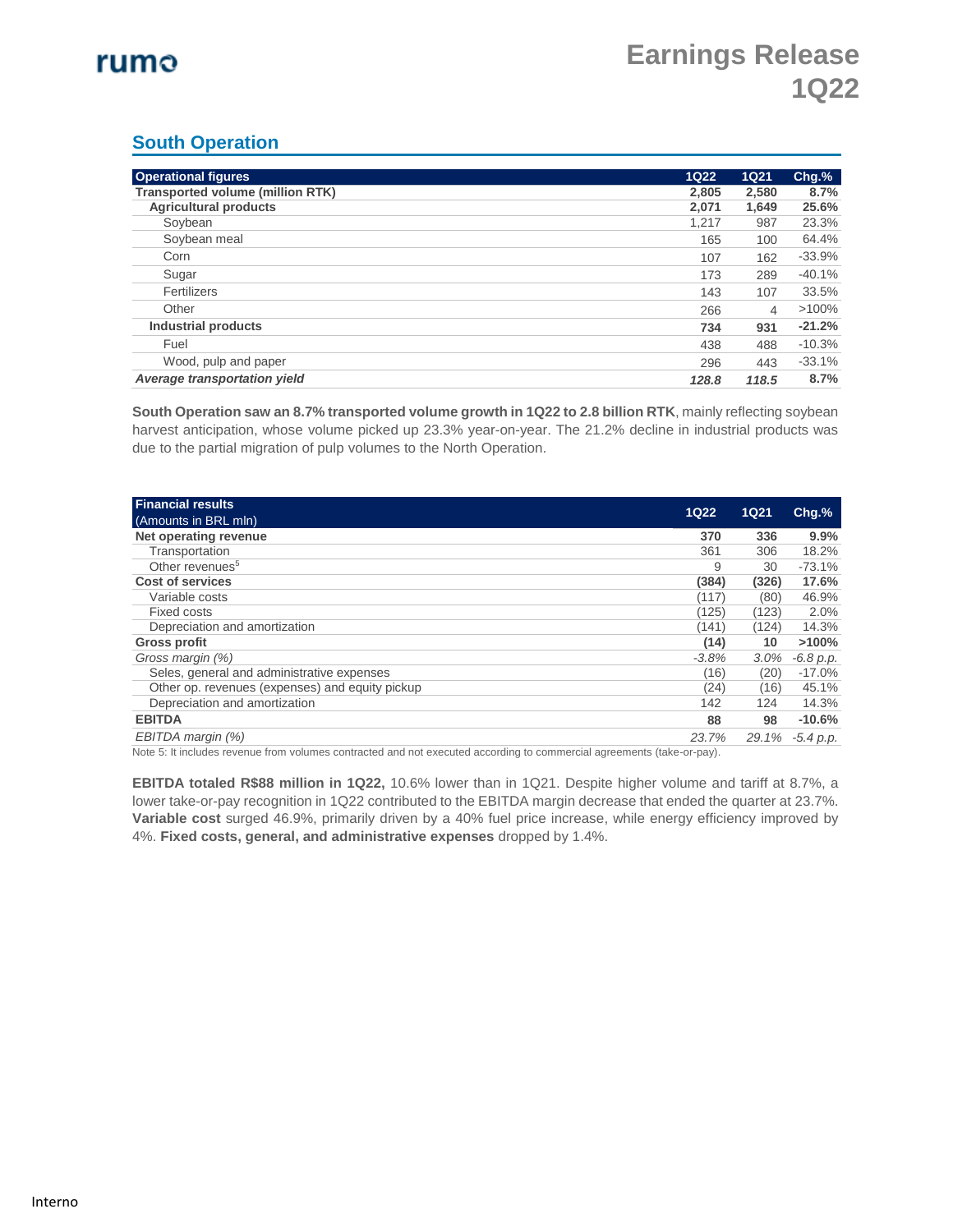

#### **Container Operation**

| <b>Operational figures</b>             | 1022          | 1021 | $Cha.$ % |
|----------------------------------------|---------------|------|----------|
|                                        |               |      |          |
| Total volume (Containers '000)         | 24.672 21.175 |      | 16.5%    |
| Intermodal average yield (R\$/000 RTK) | 104.3         | 98.0 | 6.4%     |
| Total volume (millions RTK)            | 879           | 727  | $20.9\%$ |

**Container Operation volumes increased 20.9% vs. 1Q21 to 879 million RTK,** fueled by higher activity in cotton, grains, consumer goods, fertilizers and pulp and paper segments.

| <b>Financial results</b>                   | <b>1Q22</b> | <b>1Q21</b> | $Chg.$ %  |
|--------------------------------------------|-------------|-------------|-----------|
| (Amounts in BRL mln)                       |             |             |           |
| Net revenue                                | 95          | 74          | 27.8%     |
| Transportation                             | 92          | 71          | 28.6%     |
| Others revenues <sup>6</sup>               | 3           | 3           | 6.7%      |
| <b>Costs of services</b>                   | (97)        | (74)        | 31.7%     |
| Variable costs                             | (53)        | (38)        | 37.6%     |
| Fixed costs                                | (24)        | (26)        | $-5.1%$   |
| Depreciation and amortization              | (20)        | (10)        | >100%     |
| <b>Gross profit</b>                        | (2)         |             | >100%     |
| Gross margin (%)                           | $-2.2%$     | 0.8%        | $-3 p.p.$ |
| Seles, general and administrative expenses | (10)        | (8)         | 15.2%     |
| Other op. revenues (expenses)              |             | (0)         | >100%     |
| Depreciation and amortization              | 20          | 10          | 89.9%     |
| <b>EBITDA</b>                              | 9           | 3           | >100%     |
| EBITDA margin (%)                          | 9.9%        | 3.4%        | 6.4 p.p.  |

Note 6: Includes revenue from service units.

**Container Operation recorded an EBITDA of R\$9 million in 1Q22, nearly three times higher than in 1Q21.** Net operations revenue jumped 27.8%, due to volume gains and a 6.4% tariff increase**.** Variable costs increased by 37.6%, mainly driven by higher fuel prices and road freight higher costs. **Fixed cost, general and administrative expenses** came in line with 1Q21. EBITDA margin reached 9.9%, 6.4 p.p. higher than in 1Q21.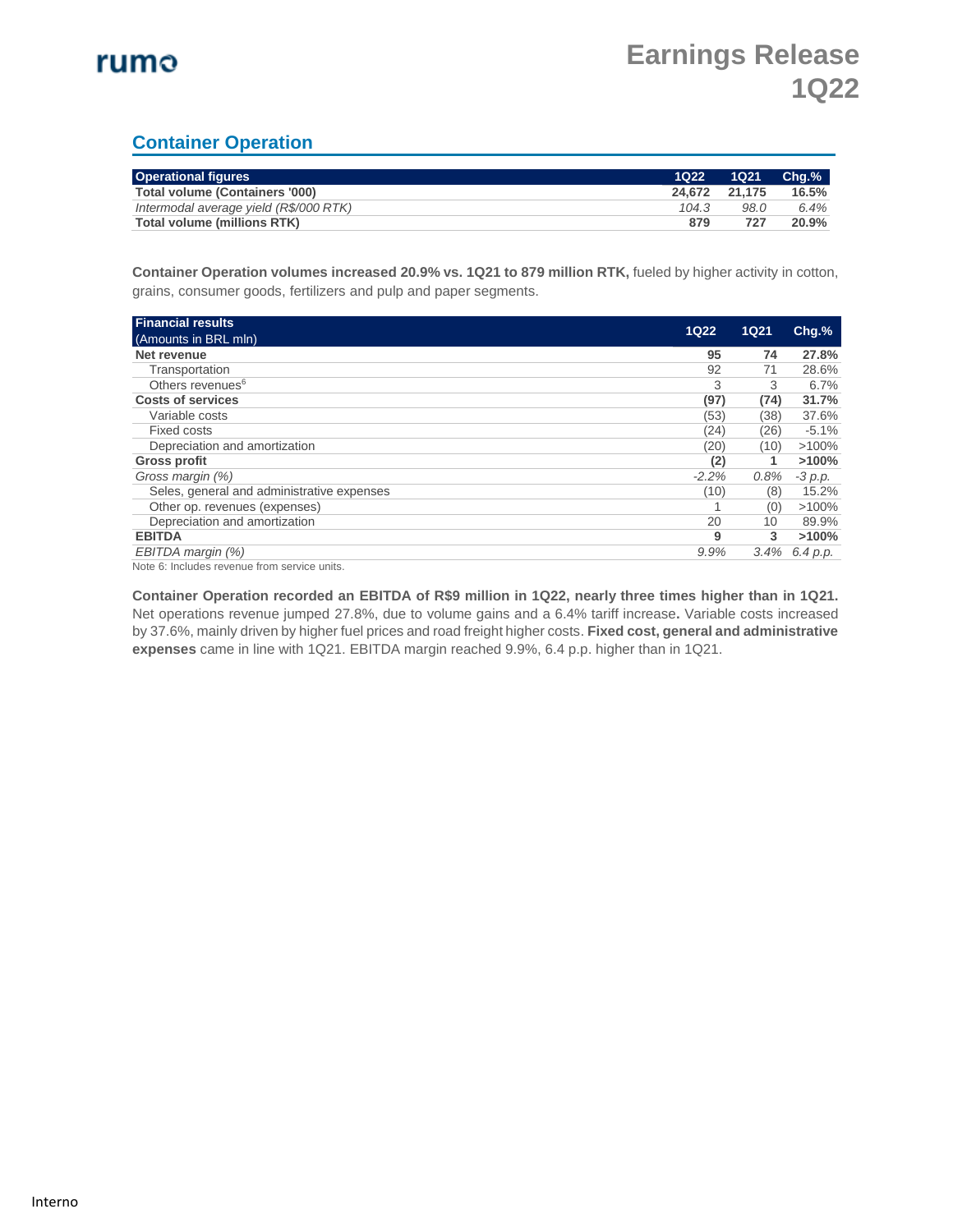#### **4. Other Results**

#### **Breakdown of Costs of Services Rendered, General & Administrative Expenses**

| <b>Consolidated Costs and Expenses</b>                     |             |             |         |
|------------------------------------------------------------|-------------|-------------|---------|
| (Amounts in BRL mln)                                       | <b>1Q22</b> | <b>1Q21</b> | Chq. %  |
| Consolidated costs, General and administrative expenses    | (1,680)     | (1, 327)    | 26.7%   |
| <b>Variable Costs</b>                                      | (690)       | (447)       | 54.2%   |
| Variable cost of rail transport                            | (573)       | (364)       | 56.7%   |
| Fuel and lucricants                                        | (426)       | (268)       | 59.2%   |
| Other variable costs <sup>7</sup>                          | (147)       | (98)        | 49.9%   |
| Variable cost Logistic Solution <sup>8</sup>               | (112)       | (78)        | 43.8%   |
| Variable cost Elevation                                    | (5          | (4)         | 22.1%   |
| <b>Fixed Costs and General and Administrative Expenses</b> | (468)       | (452)       | 3.4%    |
| Payroll expenses                                           | (215)       | (208)       | 3.0%    |
| Other operational costs <sup>9</sup>                       | (150)       | (138)       | 8.1%    |
| General and administrative expenses                        | (103)       | (106)       | $-2.1%$ |
| <b>Depreciation and Amortization</b>                       | (524)       | (428)       | 22.5%   |

Note 7: Costs with rental of rolling stock, electricity, roadside in the Container Operation, own logistics costs and take-or-pay. Note 8: Freight costs with third parties include road and rail freight contracted with other concessionaires.

Note 9: Other operational costs include maintenance, third-party-services, safety and facilities, among other fixed costs.

In 1Q22, **variable costs** soared 54.2% vs. 1Q21. Higher fuel expenses stemmed from higher volumes performed and fuel prices that increased 37%, despite an 11% energy efficiency gain. Logistics solution costs and other variable costs were affected by higher volume and road freight costs, due to inflation and diesel higher prices. Logistics costs surged 50.5%, driven by higher volumes destined to the Port of Santos (trackage rights), as well as the startup of the second terminal at Central Network.

**Fixed costs, general, and administrative expenses** rose 3.4% year-on-year, evidencing the Company's positive cost discipline. Depreciation and amortization costs increased by 22.5%, on the back of investments in terminals, rolling stock, and permanent way.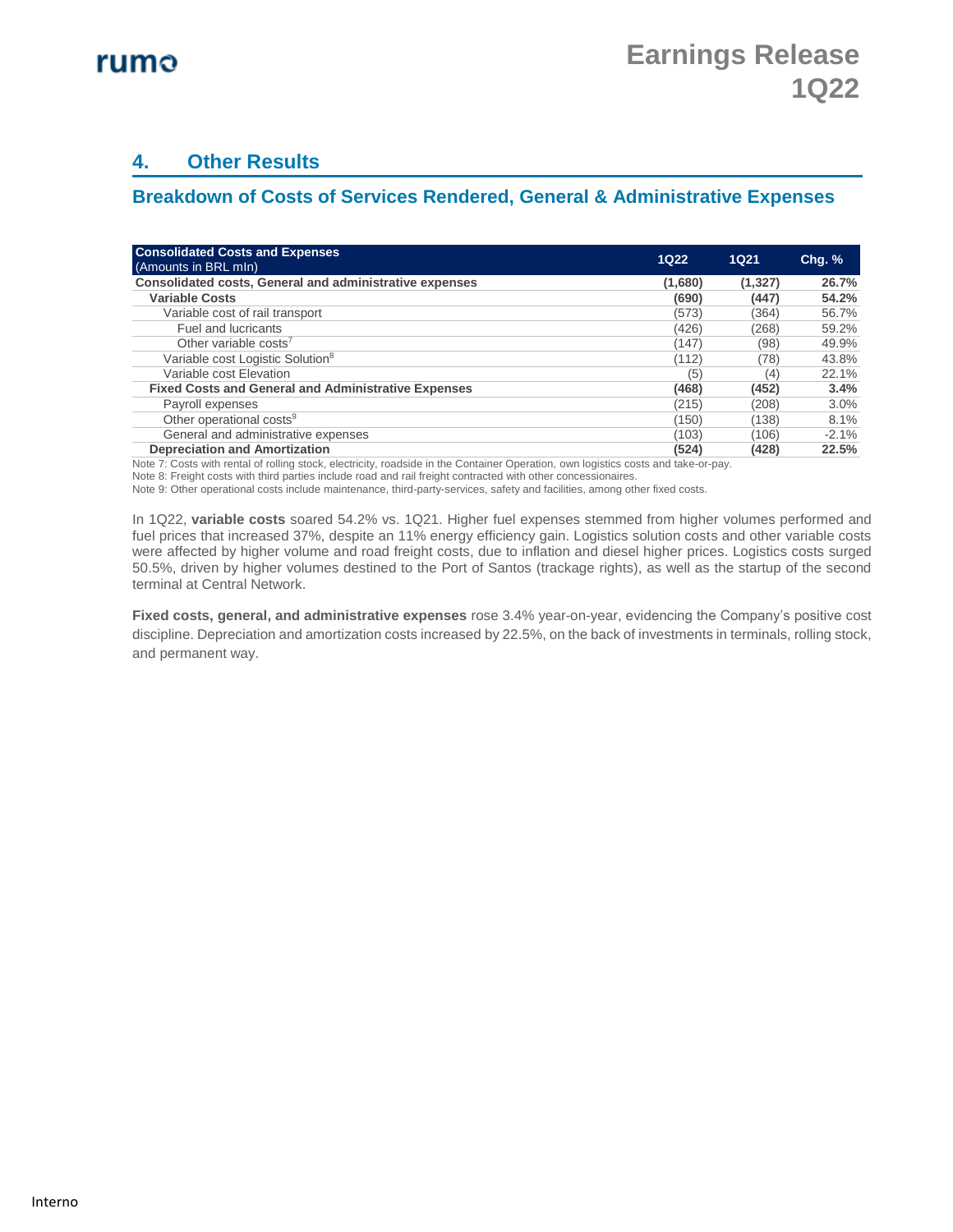

#### **Financial Results**

| <b>Financial Results</b>                         | <b>1Q22</b> | <b>1Q21</b> | $Chg.$ % |
|--------------------------------------------------|-------------|-------------|----------|
| (Amounts in BRL mln)                             |             |             |          |
| Cost of broad bank debt <sup>10</sup>            | (506)       | (51)        | $>100\%$ |
| Charges over leasing                             | (3)         | (11)        | $-77.5%$ |
| Financial income from investments                | 186         | 37          | $>100\%$ |
| (=) Cost of broad net debt                       | (322)       | (25)        | >100%    |
| Monetary variation on liabilities of concessions | (78)        | (25)        | $>100\%$ |
| Concession fee and operating lease <sup>11</sup> | (75)        | (118)       | $-36.3%$ |
| Rates on contingencies and contracts             | (60)        | (36)        | 68.8%    |
| Other financial expenses                         | 35          | (2)         | $>100\%$ |
| (=) Financial result                             | (501)       | (205)       | $>100\%$ |

The **financial result** in 1Q22 surged by R\$296 million vs. 1Q21. Comprehensive net debt cost increased primarily driven by (i) **R\$84 million**, as a result of CDI (interbank deposit certificate) variation in relation to 1Q21; (ii) **R\$203.3 million**, due to non-recurring effects derived from swap dissolved, on the back of Senior Notes 2024 prepaid in 1Q21, as reported in that quarter.

Other financial result variations, when analyzed together, do not pose a significant effect on results.

#### **Income Tax and Social Contribution**

| Income tax and social contribution                                                                                                                | $1Q22$         | <b>1Q21</b> |             |
|---------------------------------------------------------------------------------------------------------------------------------------------------|----------------|-------------|-------------|
| (Amounts in BRL mln)                                                                                                                              |                |             | $Chq.$ %    |
| Income (loss) before IT / SC                                                                                                                      | (23)           | 200         | $>100\%$    |
| Theoretical rate IT / SC                                                                                                                          | 34.0%          | 34.0%       |             |
| Theoretical income (expenses) with IT / SC                                                                                                        | 8              | (68)        | $>100\%$    |
| Adjustments to calculate the effective rate                                                                                                       |                |             |             |
| Tax losses and temporary differences not recognized <sup>12</sup>                                                                                 | (108)          | (63)        | 72.1%       |
| Tax incentives arising from the North Network <sup>13</sup>                                                                                       | 27             | 89          | $-69.6%$    |
| Equity pickup                                                                                                                                     | $\overline{2}$ | $\Omega$    | $>100\%$    |
| Other effects                                                                                                                                     | 26             | 17          | 54.5%       |
| Income (expenses) with IT / SC                                                                                                                    | (46)           | (25)        | 82.8%       |
| Effective rate (%)                                                                                                                                | $-202.5%$      | 12.5%       | $-215$ p.p. |
| <b>IT/SC</b> current                                                                                                                              | (26)           | (307)       | $-91.5%$    |
| <b>IT/SC</b> deferred                                                                                                                             | (20)           | 282         | $>100\%$    |
| Note 12: We did not record deferred income tax and social contributions on tax losses for certain companies due to a lack of prospects for future |                |             |             |

ons on tax losses for certain companies due to a lack of prospects for future taxable income calculation.

Note 13: The North Network has SUDAM benefit which entitles a 75% reduction of IRPJ – corporate income tax (25% tax rate) until 2023.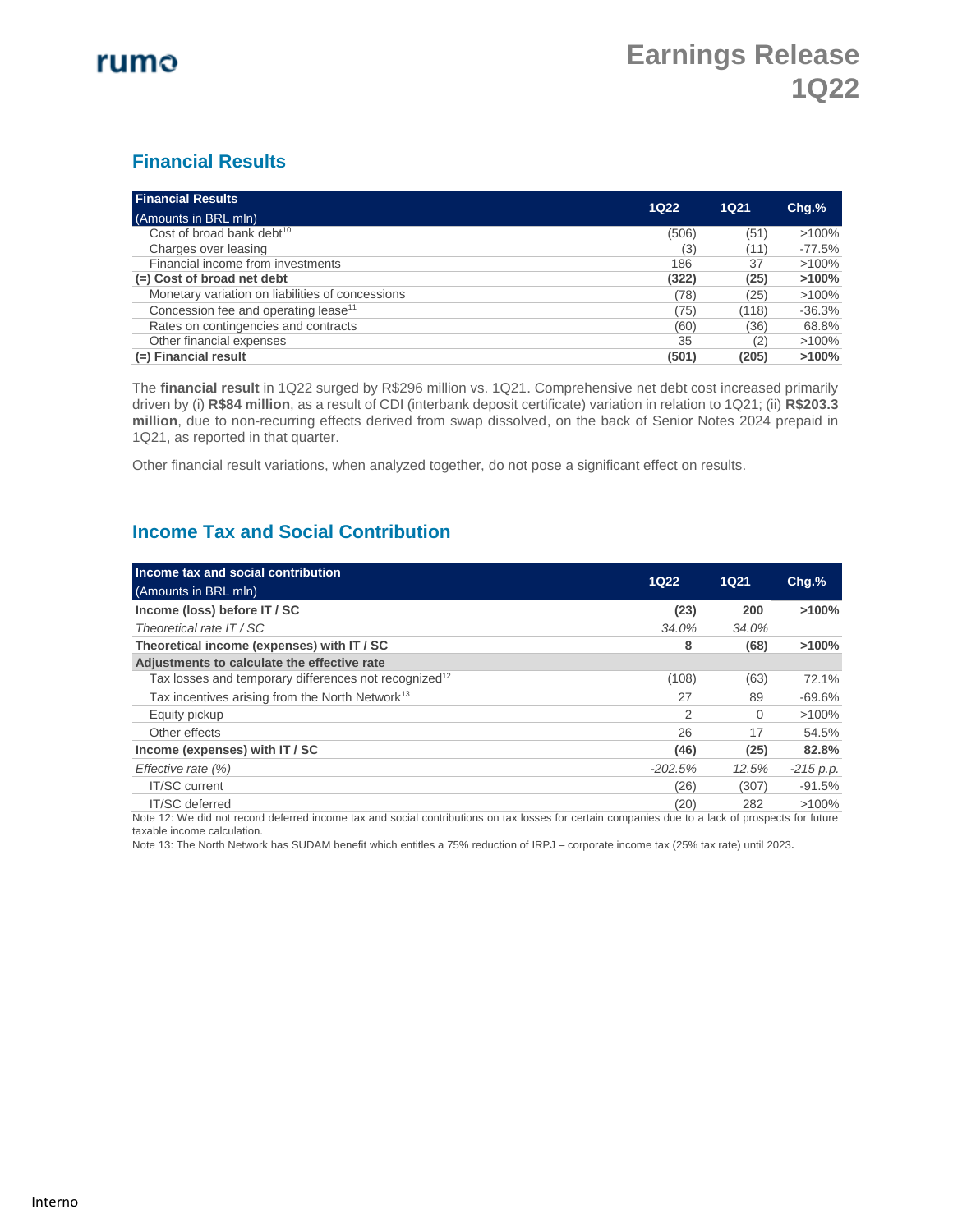#### **5. Loans and Financing**

**Gross comprehensive indebtedness at the end of 1Q22 totaled R\$17.3 billion, 14.4% lower than 4Q21**, mainly reflecting the bond 2025 prepayment. Net indebtedness totaled R\$9.6 billion. As a result, leverage reached **2.7x** (comprehensive net debt/LTM EBITDA).

| <b>Total indebtness</b>                                |             |           |          |
|--------------------------------------------------------|-------------|-----------|----------|
| (Amounts in BRL mln)                                   | <b>1Q22</b> | 4Q21      | $Chg.$ % |
| Commercial banks                                       | 867         | 891       | $-2.7\%$ |
| <b>NCE</b>                                             | 714         | 663       | 7.7%     |
| <b>BNDES</b>                                           | 2,928       | 3,061     | $-4.4\%$ |
| <b>Debentures</b>                                      | 8,232       | 8,081     | 1.9%     |
| Senior notes 2025, 2028 and 2032                       | 4.308       | 8.483     | $-49.2%$ |
| <b>Total bank debt</b>                                 | 17,049      | 21,179    | $-19.5%$ |
| Leases <sup>14</sup>                                   | 164         | 179       | $-8.2\%$ |
| Net derivative instruments                             | 136         | (1,098)   | $>100\%$ |
| Total broad gross debt                                 | 17,349      | 20,260    | $-14.4%$ |
| Cash and cash equivalents and securities <sup>15</sup> | (7, 757)    | (10, 874) | $-28.7%$ |
| <b>Total broad net debt</b>                            | 9,592       | 9,385     | 2.2%     |
| EBITDA LTM <sup>16</sup>                               | 3,520       | 3.350     | 5.1%     |
| Leverage (Broad net debt/EBITDA LTM)                   | 2.7x        | 2.8x      | $-3.6%$  |
| Note 44: Evaludes specialize lesse IEDO 40             |             |           |          |

operating lease IFRS 16

Note 15: 1Q22 includes restricted cash linked to bank debts totaling R\$20.7 million. Note 16: The LTM EBITDA refers to the sum of the last 12 months of EBITDA.

Below, a breakdown of items that impacted the movement of Rumo's consolidated debt.

| <b>Bank gross indebtness</b><br>(Amounts in BRL mln)              | <b>1Q22</b> |
|-------------------------------------------------------------------|-------------|
| Inicial balance of broad net debt                                 | 9,385       |
| Cash, cash equivalents and marketable securities                  | (10, 874)   |
| Inicial balance of gross broad debt                               | 20,260      |
| Itens with cash impact                                            | (3,242)     |
| New funding                                                       | 92          |
| Amortization of principal                                         | (2,979)     |
| Amortization of interest rates                                    | (314)       |
| Net derivative instruments                                        | (41)        |
| Itens without cash impact                                         | 332         |
| Provision for interest rates (accrual)                            | 242         |
| Monetary variation, MTM adjustment of debt, and others            | (1, 184)    |
| Net derivative instruments                                        | 1.275       |
| Closing balance of broad net debt                                 | 17,349      |
| Cash and cash equivalents and marketable securities <sup>17</sup> | (7, 757)    |
| Closing balance of broad net debt                                 | 9,592       |

Note 17: 1Q22 includes restricted cash linked to bank debts totaling R\$20.7 million.

Rumo is subject to certain restrictive contractual clauses referring to the level of leverage in a few contracts. The most restrictive provisions are verified annually at the end of the year and refer to net comprehensive indebtedness. This includes bank debts, debentures, leases considered as finance leases, net of securities, cash, and cash equivalents, restricted cash linked to loans, and derivative instruments. The covenants for December 2022 are maximum leverage of 3.0x (comprehensive net debt/LTM EBITDA) and a minimum interest coverage ratio of 2.0x EBITDA / Financial Results.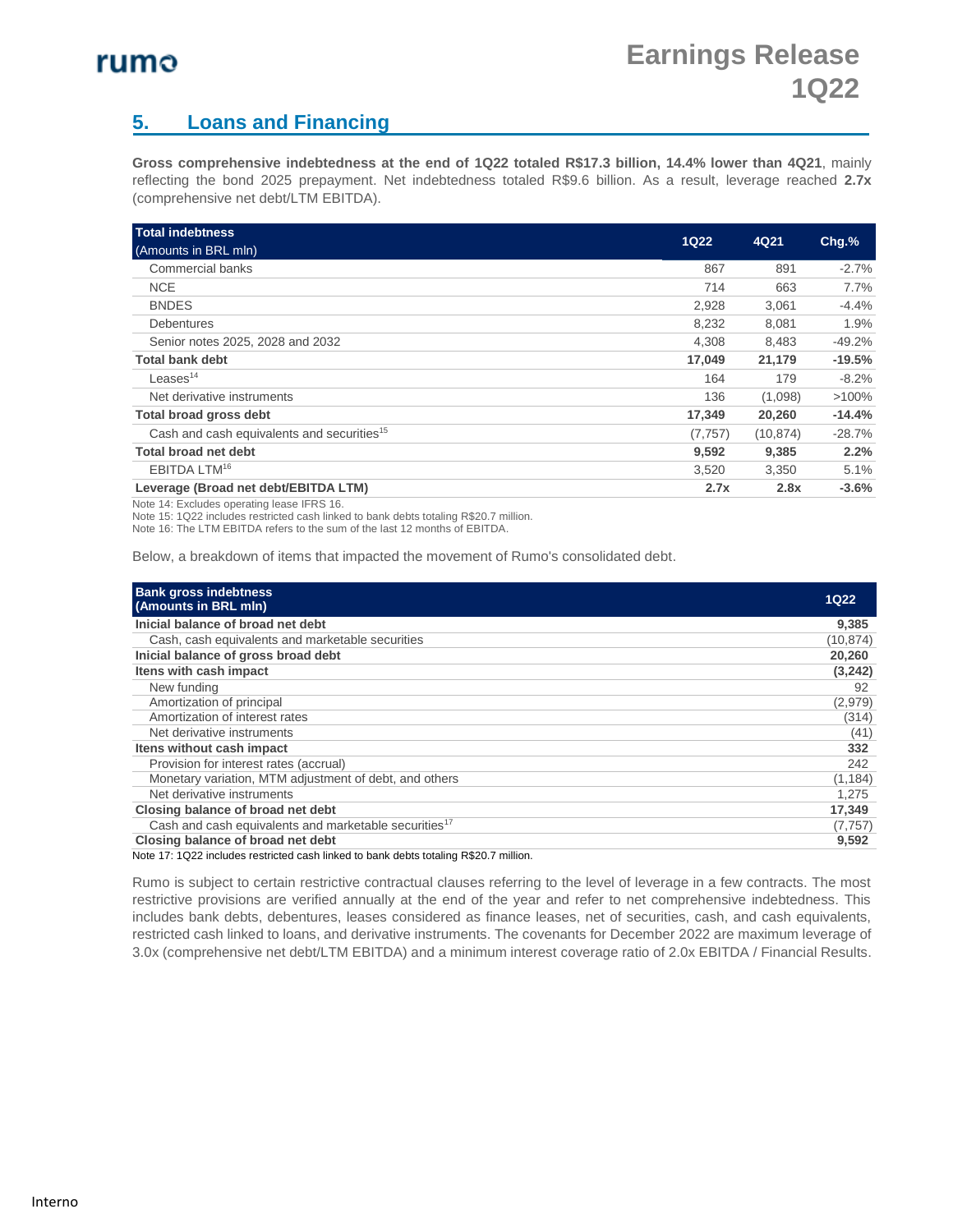#### **6. Capex**

| Investments<br>(Amounts in BRL mln) | <b>1Q22</b> | <b>1Q21</b> | Chq. %    |
|-------------------------------------|-------------|-------------|-----------|
| Total investments <sup>18</sup>     | 692         | 937         | $-26.1%$  |
| Recurring                           | 247         | 281         | $-12.0\%$ |
| Expansion                           | 445         | 656         | $-32.2%$  |
| Note 18: Cash basis amounts.        |             |             |           |

**Capex declined 26.1% to R\$692 million** in 1Q22, reinforcing the Company's commitment to capital discipline and in line with guidance released to the market.

Recurring Capex reached R\$247 million, 12.0% lower than in 1Q21.

Expansion Capex totaled R\$445 million, 32.2% lower than in 1Q21, driven by reduced investments in locomotives and terminals at Central Network, after São Simão and Rio Verde startup. Despite this decrease, Rumo continues carrying out works of investment portfolio referring to the Paulista Network renovation and the Central Network's operational stage, besides the acquisition of railcars, permanent way revamp works, duplications, and implementation of the Positive Train Control - PTC. These projects, besides increasing capacity and offering a higher efficiency level, allow, among other gains, to diminish fuel consumption, essential for reducing specific greenhouse gas emissions.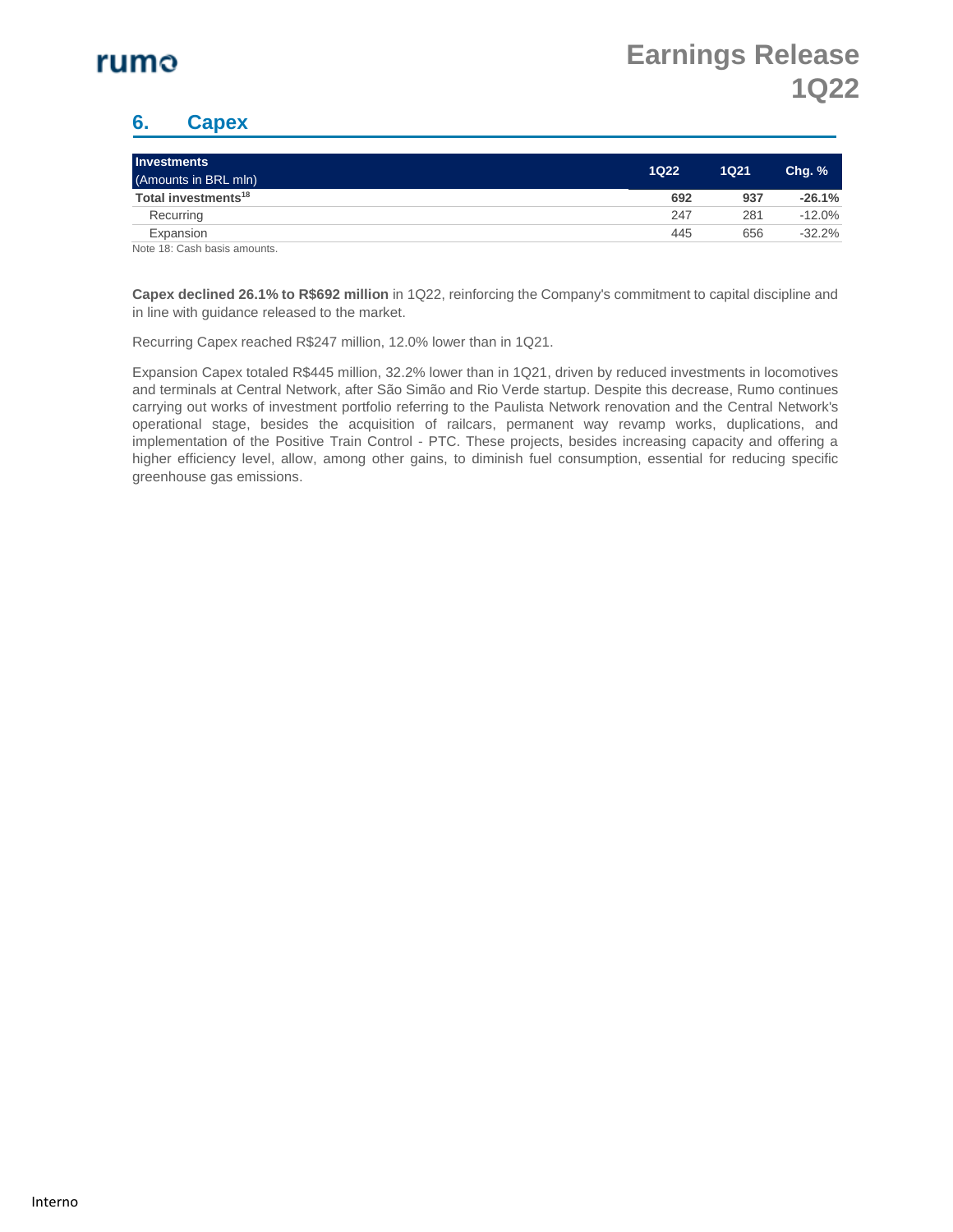

### **7. Cash Flow Statement**

Below, Rumo's consolidated cash flow statement. The securities were considered as cash in this statement.

|     | Indirect cash flow<br>(Amounts in BRL mln)                                          | 1Q22     | <b>1Q21</b>                    | Chg.%    |
|-----|-------------------------------------------------------------------------------------|----------|--------------------------------|----------|
|     | <b>EBITDA</b>                                                                       | 1.002    | 832                            | 20.4%    |
|     | Working capital variations and non-cash effects                                     | (123)    | (433)                          | $-71.6%$ |
|     | Operating financial result                                                          | 171      | 43                             | $>100\%$ |
|     | (a) (=) Operating cash flow (FCO)                                                   | 1.050    | 442                            | >100%    |
|     | Capex                                                                               | (692)    | (937)                          | $-26.1%$ |
| (b) | Recurring                                                                           | (247)    | (281)                          | $-12.0%$ |
|     | Expansion                                                                           | (445)    | (656)                          | $-32.2%$ |
|     | (c) (=) Cash flow from investing activities (FCI)                                   | (692)    | (937)                          | $-26.1%$ |
|     | Funding                                                                             | 92       | 1,163                          | $-92.1%$ |
|     | Amortization of principal                                                           | (3,040)  | (5,676)                        | $-46.4%$ |
|     | Consent fee                                                                         | (94)     | ä,                             | $>100\%$ |
|     | Amortization of interest rates                                                      | (363)    | (523)                          | $-30.7%$ |
|     | Capital payment                                                                     |          |                                | >100%    |
|     | Preferred stock investments                                                         | (25)     | (30)                           | $-16.4%$ |
|     | Derivative financial instruments                                                    | (41)     | 1,580                          | $>100\%$ |
|     | Restricted cash                                                                     | (2)      | 60                             | $>100\%$ |
|     | (=) Cash flow from financing activities (FCF)                                       | (3, 472) | (3, 426)                       | 1.3%     |
|     | Forex variation impact on cash balances                                             | (24)     | 216                            | >100%    |
|     | (=) Net cash generated                                                              | (3, 138) | (3,705)                        | $-15.3%$ |
|     | (+) Total cash (includes cash + markeratble securites) opening                      | 10,874   | 9,175<br>5,471<br>161<br>(495) | 18.5%    |
|     | (+) Total cash (includes cash + markeratble securites) closing                      | 7,737    |                                | 41.4%    |
|     | <b>Metrics</b>                                                                      |          |                                |          |
|     | $(=)$ Cash generation after recurring capex $(a + b)$                               | 803      |                                | >100%    |
|     | (=) Cash generation (burn) after FCI cash generation (consumption) after FCI (a+ c) | 358      |                                | >100%    |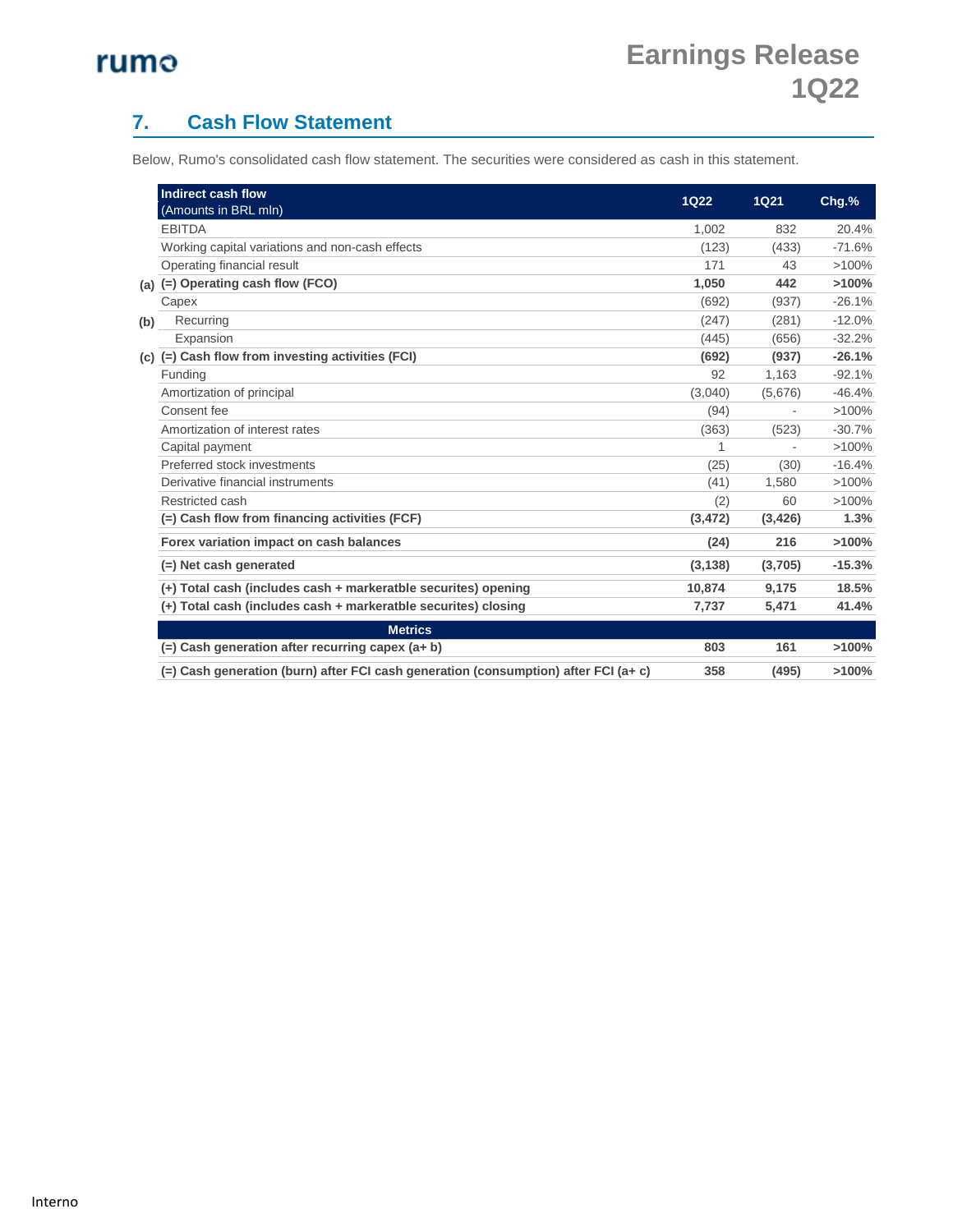#### **8. Operational and Financial Performance Indicators**

**Below, the historical behavior of the main operational and financial indicators.**

| Operating and financial performance index <sup>19</sup> | <b>1Q22</b> | <b>1Q21</b> | $Chg.$ % |
|---------------------------------------------------------|-------------|-------------|----------|
| <b>Consolidated</b>                                     |             |             |          |
| Operating ratio                                         | 76%         | 76%         | 0.2%     |
| Diesel comsuption (liters/ '000 GTK)                    | 3.37        | 3.77        | $-10.7%$ |
| Personal accidents (accidents/ mln MHW) <sup>20</sup>   | 0.26        | 0.31        | $-16.1%$ |
| North operation <sup>21</sup>                           |             |             |          |
| Cycle of railcars (days)                                | 8.3         | 8.6         | $-3.5\%$ |
| South operation <sup>22</sup>                           |             |             |          |
| Cycle of railcars (days)                                | 7.9         | 6.8         | 16.2%    |

Note 19: The rail accidents indicator is under reformulation and benchmarking procedure. We will resubmit it soon, following the proposal that best reflects the Company´s performance.

Note 20: It considers the average of the last 12 months of lost-time injury frequency (LTIF) and restricted work accidents (SAF) indicators. As of 1Q22, it includes the Central Network.

Note 21: It considers the Rondonópolis (MT) - Santos (SP) grain cycle.

Note 22: It considers the Northern Paraná grain cycle - Ports of Paranaguá (PR) and São Francisco do Sul (SC).

**Operating Ratio**: The indicator represents the share of costs and expenses as a percentage of net revenue. In 1Q22, net revenue grew by 26.3%, but lower than 26.6% higher costs, reflected in the indicator's stability.

**Diesel consumption**: The 10.7% improvement in the indicator in 1Q22 vs. 1Q21 reflects the greater efficiency in diesel unit consumption of locomotives, due to investments in technology and innovation, the consolidation of trains operation with 120 railcars in the North Operation, besides permanent way and fleet modernization.

**Personal accidents**: In 1Q22, the indicator that indicates the number of lost-time injury frequency (LTIF) stood at 0.18, while the number of restricted work accidents stood at 0.08. The sum of indicators plunged 25.7% compared to the previous year. The Company continues to focus on maintaining, on average, an index of the lost-time rate at 0.15 by 2025, according to the commitment assumed in 2020.

**Cycle time of railcars:** In 1Q22, indicators at North Operation improved by 3.5% compared to the previous year, while the South Operation recorded a 16.2% decline in indicator, hit by crop failure in the south region that resulted in a higher concentration of railcars in Paraná.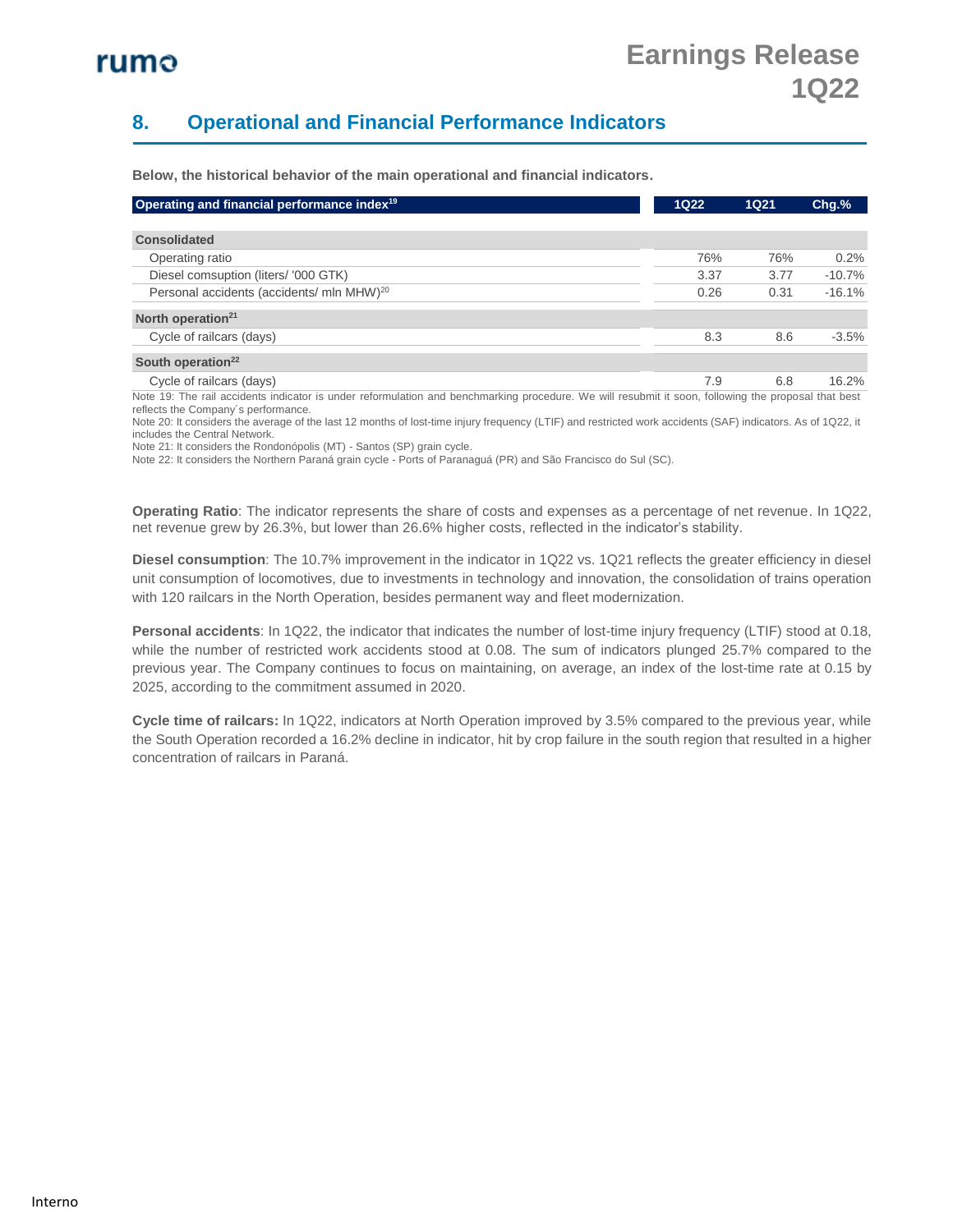### **9. Exhibits**

#### **9.1. Rumo Financial Statements**

#### **9.1.1. Balance Sheet**

| <b>Balance sheet</b>                                | 03/31/22 | 12/31/21 |
|-----------------------------------------------------|----------|----------|
| (Amounts in BRL mln)                                |          |          |
| <b>Current assets</b>                               | 9,428    | 12,381   |
| Cash and cash equivalents                           | 6,377    | 9,448    |
| Marketable securities                               | 1,359    | 1,426    |
| Trade receivables                                   | 568      | 482      |
| Derivative financial instruments                    | 33       | 49       |
| Inventories                                         | 241      | 229      |
| Receivables from related parties                    | 39       | 37       |
| Income tax and social contribution recoverable      | 144      | 178      |
| Other recoverable taxes                             | 535      | 421      |
| Other assets                                        | 131      | 112      |
| <b>Non-current assets</b>                           | 35,287   | 35,793   |
| Trade receivables                                   | 20       | 21       |
| Restricted cash                                     | 29       | 28       |
| Income tax and social contribution recoverable      | 333      | 286      |
| Deferred income tax and social contribution         | 1,652    | 1,663    |
| Receivables from related parties                    | 109      | 112      |
| Other recoverable taxes                             | 682      | 765      |
| Judicial deposits                                   | 268      | 304      |
| Derivative financial instruments                    | 915      | 1,626    |
| Other assets                                        | 50       | 40       |
| Investments in associates                           | 64       | 58       |
| Property, plant and equipment                       | 16,289   | 15,975   |
| Intangible assets                                   | 7,107    | 7,132    |
| Right-of-use                                        | 7,770    | 7,785    |
| <b>Total assets</b>                                 | 44,715   | 48,175   |
| <b>Current liabilities</b>                          | 5,033    | 4,441    |
| Loans, financing and debentures                     | 1,452    | 1,223    |
| Lease Iliabilities                                  | 401      | 383      |
| Derivative financial instruments                    | 838      | 577      |
| Trade payables                                      | 686      | 619      |
| Salaries payable                                    | 192      | 256      |
| Current income and social contribution taxes        | 14       | 40       |
| Other taxes payable                                 | 62       | 56       |
| Dividends and interest on own capital payable       | 44       | 44       |
| Installment leases and concessions under litigation | 162      | 161      |
| Payables to related parties                         | 340      | 202      |
| Deferred income                                     | 7        | 7        |
| Other financial liabilities                         | 553      | 577      |
| Other payables                                      | 283      | 298      |
| <b>Non-current liabilities</b>                      | 24,746   | 28.715   |
| Loans, financing and debentures                     | 15,597   | 19,956   |
| Lease Iliabilities                                  | 2,738    | 2,724    |
| Derivative financial instruments                    | 258      |          |
| Other taxes payable                                 | $\Omega$ | $\Omega$ |
| Provision for judicial demands                      | 729      | 681      |
| Installment leases and concessions under litigation | 2,966    | 2,893    |
| Deferred income tax and social contribution         | 2,368    | 2,360    |
| Deferred income                                     | 35       | 36       |
| Other payables                                      | 56       | 64       |
|                                                     |          |          |
| <b>Equity</b>                                       | 14,935   | 15,019   |
| <b>Total liabilities</b>                            | 44,715   | 48,175   |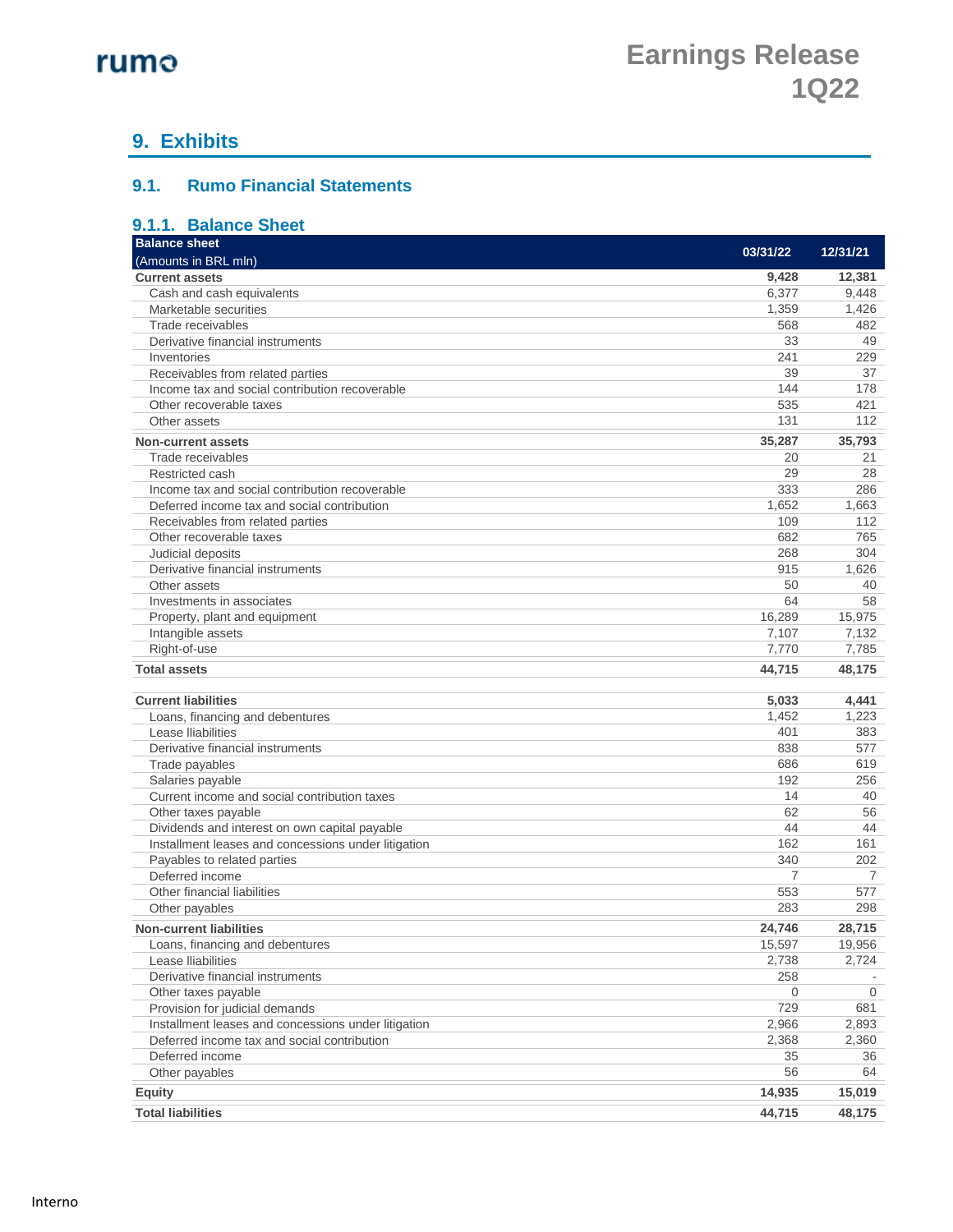#### **9.1.2. Income Statement**

| Income statement                         |             |             |              |
|------------------------------------------|-------------|-------------|--------------|
| (Amounts in BRL mln)                     | <b>1Q22</b> | <b>1Q21</b> | Chg. %       |
| Net revenue from services                | 2.206       | 1.746       | 26.4%        |
| Cost of services                         | (1,574)     | (1,219)     | 29.1%        |
| Gross profit                             | 633         | 527         | 20.0%        |
| Sales, general & administrative expenses | (107)       | (108)       | $-1.6%$      |
| Other incomes (expenses), net            | (55)        | (16)        | $>100\%$     |
| Equity pick-up                           |             |             | $>100\%$     |
| Financial results, net                   | (501)       | (205)       | $>100\%$     |
| Income tax and social contribution       | (46)        | (25)        | 82.8%        |
| Net income (loss)                        | (68)        | 175         | $>100\%$     |
| Net margin $(\%)$                        | $-3.1%$     | 10.0%       | $-13.1 p.p.$ |